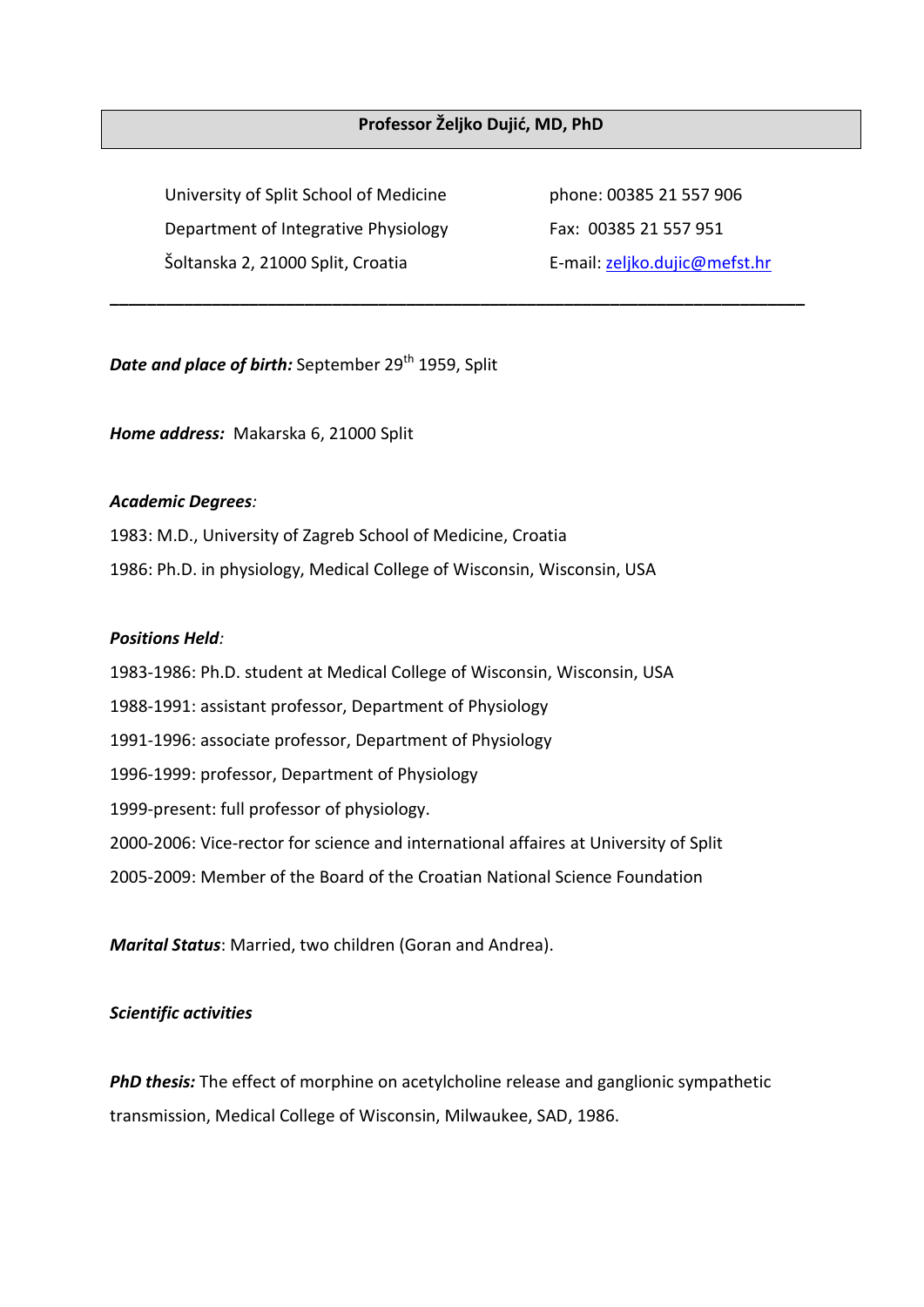**Publications**: *CC/SCI publications*: 147 (for details see Pubmed:

https://www.ncbi.nlm.nih.gov/pubmed/?term=dujic+z)

*Reviewer for Journals in CC/SCI (N=27)*:

Journal of Physiology Journal of Applied Physiology American Journal of Physiology: Heart and Circulatory Physiology Experimental Physiology International Journal of Sports Medicine British Journal of Sports Medicine European Journal of Applied Physiology Journal of Athletic Training International Journal of Cardiology Chest Journal of Science, Medicine in Sport Clinical Autonomic Research Croatian Medical Journal Acta Physiologica Aviation, Space and Environmental Medicine Scandinavian Journal of Sports Medicine Undersea Hyperbaric Medicine Journal of Cardiac Failure Frontiers in Physiology Applied Physiology Nutrition Metabolism Eur J Pharmacol Comprehensive Physiology Translational Neuroscience Journal of Physiology and Biochemistry Natural Product Research PLOS One Scientific Reports

**Number of citations (WoS): 1600**

**H-index: 22**

# *Influence on the various scientific fields***:**

*Applied physiology*: physiology of SCUBA and apnea diving, especially measurements of various cardiopulmonary parameters in simulated and field conditions, contribution of splenic contraction on the prolongations of subsequent apnea attempts, effects of exercise before, during and after simulated and field diving on inert gas bubble production.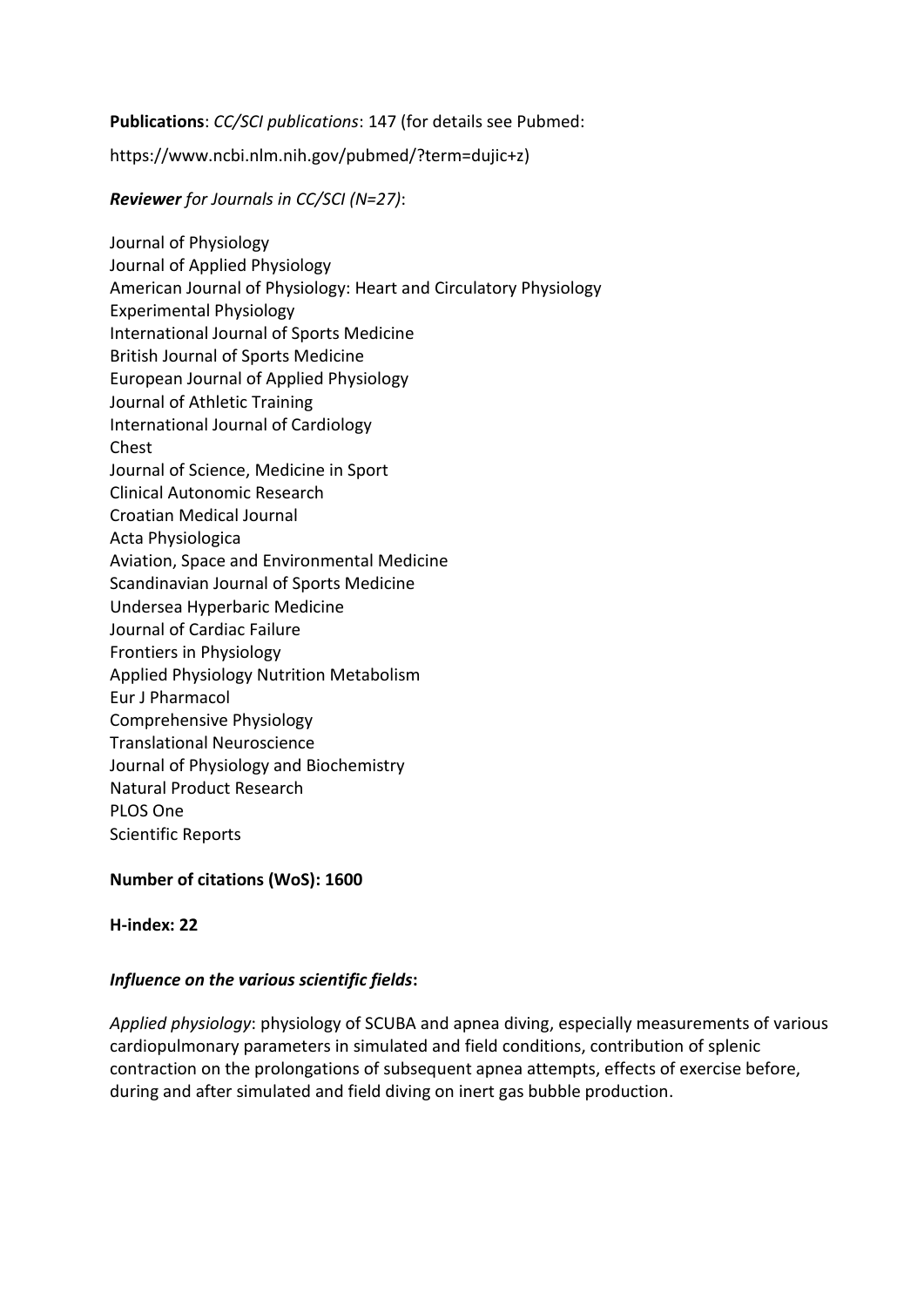## *Establishment of the department and the research laboratory*:

Founder of the Department of Integrative Physiology at the University of Split School of Medicine and the Laboratory for clinical physiology, at the same institution. The Laboratory is equipped with modern, non-invasive instruments for evaluation of cardiopulmonary system at rest and during exercise such as laboratory and field spiroergometry, laboratory and field ultrasonic scanners with different tissue and vascular probes, respiratory mass spectrometer, transcranial Doppler, various ergometers (teadmill, byke and rowing) and different analytical instruments (lactate, blood gas machine, cooximeter, blood count).

## *Awards*:

Awarded the medallion of Danice Hrvatske with the figure of Ruđera Boškovića 1996., the annual scientific award of the Croatian Academy for Science and Arts for medical research for 2003. and the annual scientific award of the Ministry of Science, Education and Sports for 2006.

# *Primary investigator (PI) in national scientific projects*:

Primary investigator of four national scientific projects since 1991., technological project since 2002, collaborative scientific project since 2003. (composed of 6 projects) and research programme since 2007. (4 projects). PI of the Unity of Knowledge Fund (World bank) project 1B (2009-2011).

## *Primary investigator in International technological & research projects*:

Primary investigator of the international technological project with Swiss company (Uwatec) and NTNU (2007 - two subprojects).

Three projects with Norwegian Labour Directorate (2009-2011). PI US Navy 2011-2012. Partner FP7 MC ITN Phypode 2011-2014.

#### *Invited scientific lectures* **(N=30)**

#### **Menthored 15 PhD and 3 master students.**

#### *Teaching activities*

1. Graduate obligatory courses (School of Medicine, School of Pharmacy, School of Nursing, School of radiological medical engineer, all at the University of Split): physiology and neuroscience.

2. Post-graduate courses (University of Split School of Medicine, University of Rijeka School of Medicine, University of Zagreb School of Medicine). Coordinator of the PhD programme in basic and clinical medical sciences at the University of Split School of Medicine since 1999. with three tracks in Clinical physiology, Sports medicine and Clinical medicine.

3. Post-graduate courses (University of Split School of Medicine and University of Trondheim School of Medicine). Coordinator of the International doctoral programme in Applied Physiology as a joint PhD study between University of Split School of Medicine and University of Tronheim School of Medicine.

4. Post-graduate doctoral programme in Evidence-based medicine at the University of Split School of Medicine (coordinator together with professor Stjepko Gamulin), 2008-present.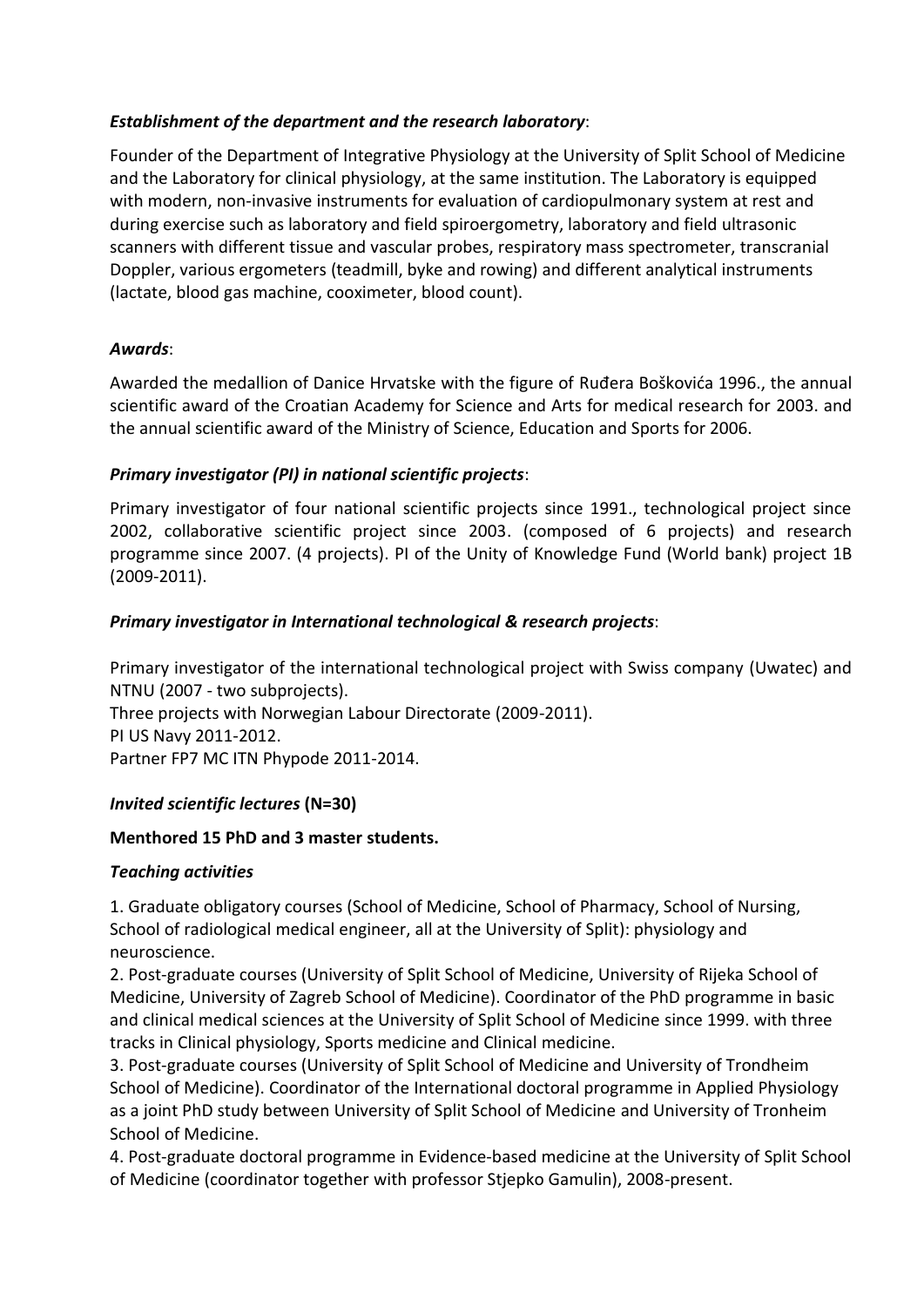## *Books*

## *Professional*

National coordinator and the coauthor of the book OECD Thematic Review of Tertiary Education Country Background Report for Croatia, published for the OECD Tertiary Education Comparative Project in 2007, Ministry of Science, Education and Sports.

## *Science*

Author of the chapter entitled: "Endothelium, exercise and diving" in "The future of diving: 100 years of Haldane and beyond", eds Michael A Land and Alf O Brubakk, Smithsonian Institution Scholarly Press, Washington DC, USA, 2009, pages 71-76.

Coauthor of the chapter entitled "Apnea diving" in "Exercise physiology: from a cellular to an integrative approach", eds Phillipe Commes, Olivier Hue and Stephane Perrey, IOS Press, 2010, pages 431-444.

Coauthor of the chapters entitled "CHAPTER 5: DIVING AND THE BLOOD VESSELS" and "CHAPTER 8: BUBBLES ARTERIALIZATION: PFO AND PULMONARY SHUNTS" in "Science of diving", editors prof. Constantino Balestra and Peter Germonpre MD, 2014, pages 99-115 and 151-161.

# *Professional activities*

Member of different committees at **the University of Split School of Medicine, Split, Croatia**:

- 1. Vice dean for science and postgraduate studies 1997-2001,
- 2. Coordinator of the committee for science 1997-2001,

3. Coordinator of the PhD programme in basic and clinical medical sciences since 1999-2007 with three tracks in Clinical physiology, Sports medicine and Clinical medicine,

- 4. Member of PhD committee, 2001-2015.
- 5. Coordinator of International PhD programme in Applied Physiology 2005-2014,
- 6. Coordinator of Evidence-based Clinical Medicine PhD programme 2008-present and
- 7. Coordinator of Clinical Epidemiology, master programme 2009-present.

# **The University of Split, Split, Croatia**

- 1. Vice rector for science and international affaires 2000 2006,
- 2. Committee for diploma nostrification 2000-2004,
- 3. Committee for University books and manuals 2000 2007,
- 4. Committee for postgraduate studies 2005-2008,
- 5. Committee for awarding emeritus professorships 2008-present,
- 6. Research committee 2007-present.